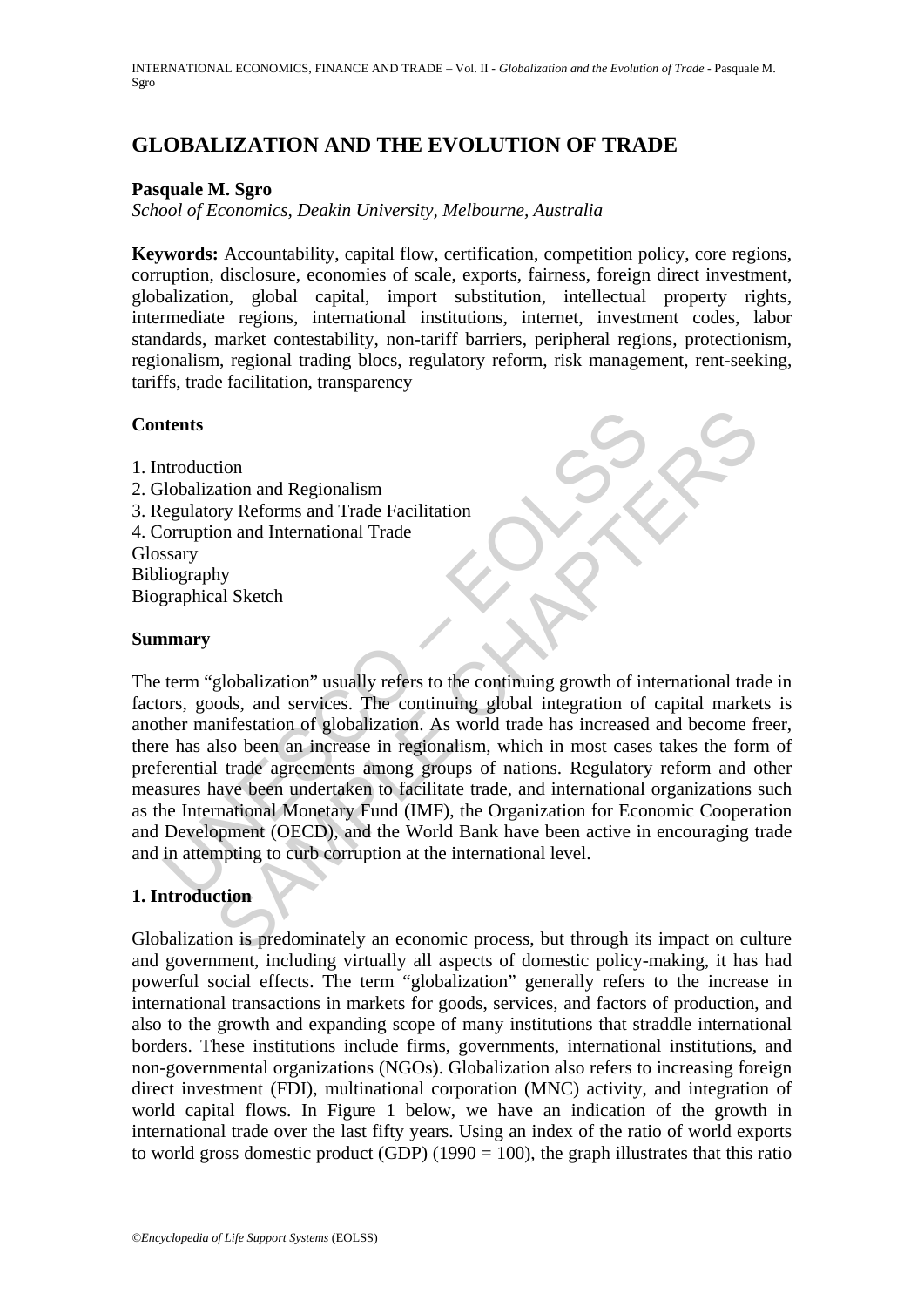has increased fairly steadily, so that by 1998 it was more than three times what it was in 1950.

There have been increased capital flows, the most pronounced being in portfolio investment. Mobility of labor has not increased significantly over the same period. These global changes have been caused, inter alia, by changes in technology and changes in policy. For example, improvements in both transportation and communication have aided globalization. With the coming of the internet, these changes accelerated. Policies, on the other hand, have moved back and forth over the last 100 years. International trade was restricted after World War I (1914-18) and then opened up after World War II (1939-45). This movement can be seen in Figure 2 where average tariffs on manufacturing are set out for selected years for selected countries. The last entry, "Post-UR," refers to the post-Uruguay Round period.



Figure 1. Index of Ratio of World Merchandise Exports to World GDP (1990=100) Exports/GDP

Who have been the main beneficiaries of the growth in international trade and increased integration of capital markets? Certainly as a consumer, the individual on an average income is better off, since he/she has a greater variety of goods to choose from at affordable prices. However, we also know that the effect of trade is to redistribute income, in such a way that the losers are likely to be the owners of a country's scarce factors. It may also mean that, for less developed countries (LDCs) income inequality may be reduced.

Concerning capital mobility, it is clear that access to global capital helps countries develop, but it is also true that capital can be withdrawn suddenly (as in the Asian Financial Crisis of 1997), resulting in widespread recession in those countries. This affects the whole population. Some of the lessons that have been learnt in the aftermath of the Asian Crisis are instructive. First, the focus of the authorities should be on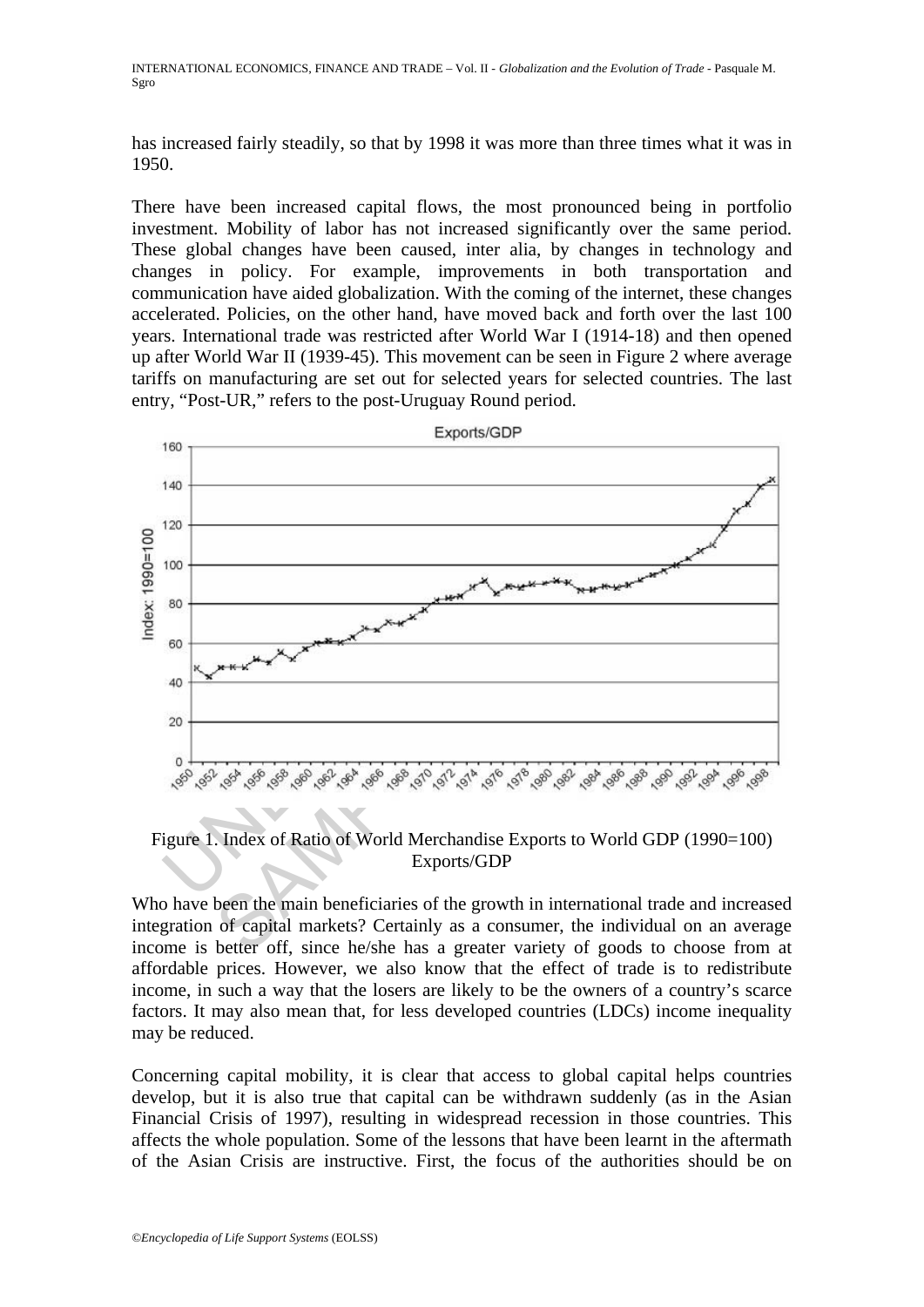institution building in order to provide appropriate prudential regulations and a strengthening of the supervisory arrangements. This includes reinforcing the corporate governance mechanism to ensure fairness and transparency. Second, bolster the regional financial markets that are linked to global markets. Third, use capital controls to influence capital inflow. This latter lesson applies particularly to those economies that have weak financial systems. Capital controls should be used until their financial systems become stronger.



Figure 2. Average Tariffs on Manufacturers, Selected Years 1913-Post Uruguay Round

The impact of globalization has transformed the world into a number of different regions with different characteristics:

- North America, Western Europe and Japan are highly developed.
- The Asian "tiger economies" of Hong Kong, Thailand, Malaysia, Korea,
- Singapore and Taiwan are reaching the status of highly industrialized countries, despite the crisis of 1997.
- The rest of Asia, including China and India, still has backward economies and low income levels, and provides labor services for the faster-growing economies.
- Latin America, with its spending growth, economic dependence, and political conflict.
- Africa, largely excluded from the global economy, with declining income, appalling social conditions, conflicts, and refugee flows.
- The "transition" economies of the former Soviet bloc, whose economic and institutional restructuring is pushing them towards the capitalist world.

Globalization has also led to a more liberal economic environment in which issues such as labor standards, human rights, the environment, intellectual property rights,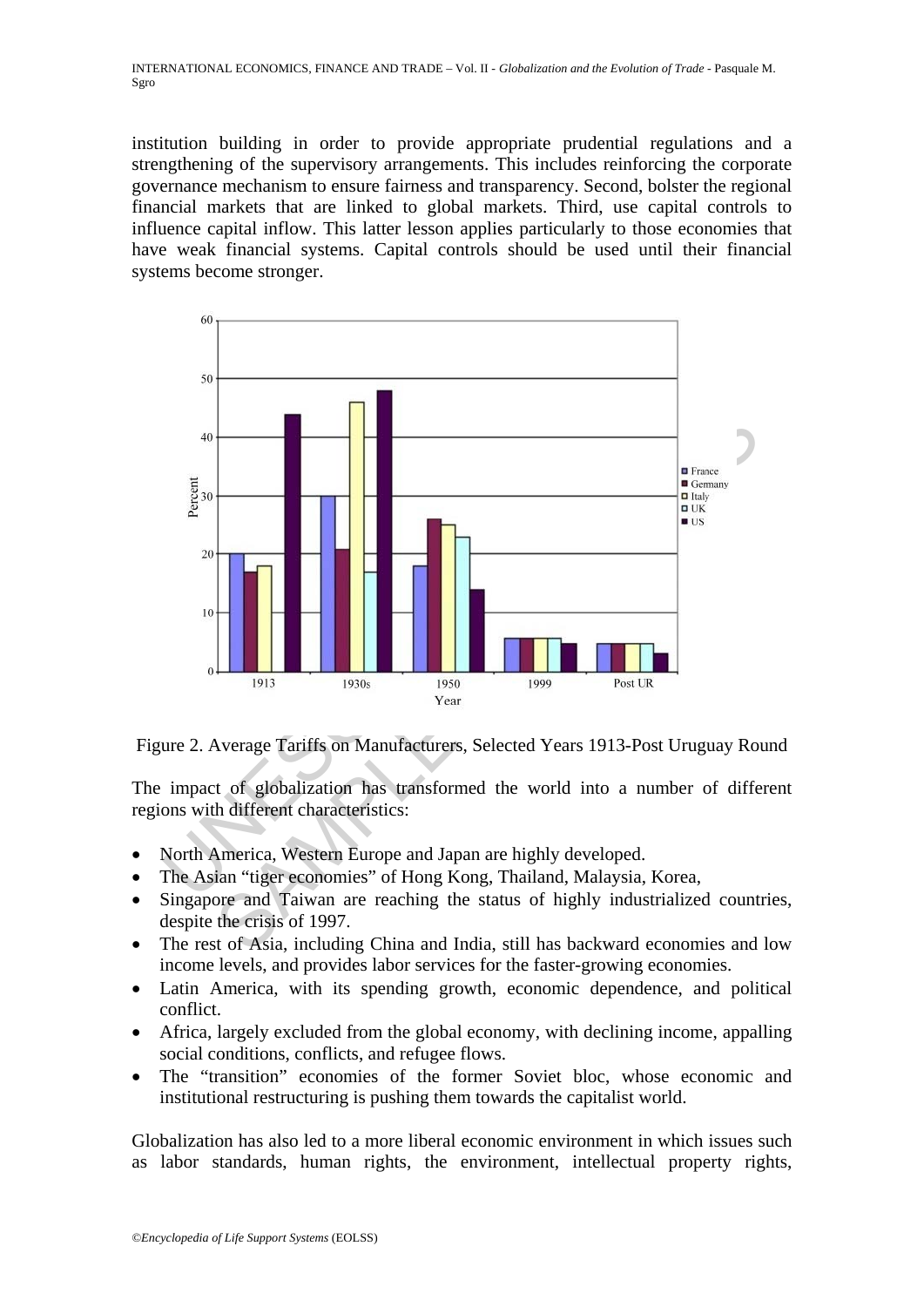investment codes, and competition policy are now considered legitimate topics in the trade debate.

The labor standards debate concerns the extent to which low wages and poor working conditions in developing countries constitutes an unfair advantage to them (relative to the developed countries) or merely reflects the inherent advantage of "surplus labor" economies. The environment debate concerns the different values placed on the environment by different countries and the extent of the benefits/costs that accrue to countries or regions most affected by such activities. Pricing these environmental costs to reflect the true economic costs to society is a technical issue. Just as important, however, is the institutional structure required to design, collect, and implement the appropriate policies, such as a global carbon tax, while dispute resolution is seen as an important issue in this area. Arguments have also been put that the trade sanction is a potentially powerful mechanism to enforce desirable changes in environmental policies. However, one has to be ever vigilant that this environmental concern is not used as a convenient disguise for protectionism. Intellectual property rights involve the practicalities of knowledge creation, control and ownership. For example, the appropriate valuation and treatment of indigenous knowledge is particularly relevant for developing economies.

expectively proverful mechanism to enforce desirable changes in envirative wever, one has to be ever vigilant that this environmental concervenient disguise for protectionism. Intellectual property riticalities of knowledg powerful mechanism to enforce desirable changes in environmental polione has to be ever vigilant that this environmental concern is not used<br>disguise for protectonism. Intellectual property rights involve<br>ess of knowledge The issues of competition policy and investment codes have been of more recent interest in the international community. The liberalization of capital markets along with competition policies that provide protection at the trade level, are ongoing debates in the WTO. For example, trade related investment policies and the need for new multilateral rules on investment (MRIs), particularly foreign direct investment, are seen as an issue for the new trade agendas. Presently there is no comprehensive international treaty or organization with a mandate over investment regulations, although there is a plethora of regional and bilateral agreements. The realization of the interrelationship between trade and investment had also led to the notion of market contestability (or market access). This concept emphasizes two essential ideas. First, a market is deemed internationally contestable when the conditions of competition allow unimpaired market access for foreign goods, services, ideas, investment, and business people. Second, the investment mode of doing business is as important as trade because trade and investment are complimentary ways of contesting markets. This debate is further complicated by the emergence of the new regionalism or what has come to be known as the "second regionalism."

The rules of the WTO are intended to strengthen cooperative behavior among countries. Given the interdependence in international trade between countries, such a set of rules should possess some desirable elements. These are set out in Table 1 below:

| <b>Type of Interdependence</b> |                   | <b>Distortions, Disturbances</b>                               | <b>Rules</b>                                                       |
|--------------------------------|-------------------|----------------------------------------------------------------|--------------------------------------------------------------------|
| (1)                            | Exchange of goods |                                                                | Protectionistic foreign trade Trade rules, above all against new   |
|                                | and services      | policy (tariffs, import quotas, forms of protectionistic trade |                                                                    |
|                                | - Goods           |                                                                | "voluntary" export restraints, policy; country-of-origin principle |
|                                |                   | strategic trade policy and                                     | for norms.                                                         |
|                                |                   | industrial policy, anti-                                       |                                                                    |
|                                |                   | dumping, subsidies, product                                    |                                                                    |
|                                |                   | standards)                                                     | No world-wide standardization                                      |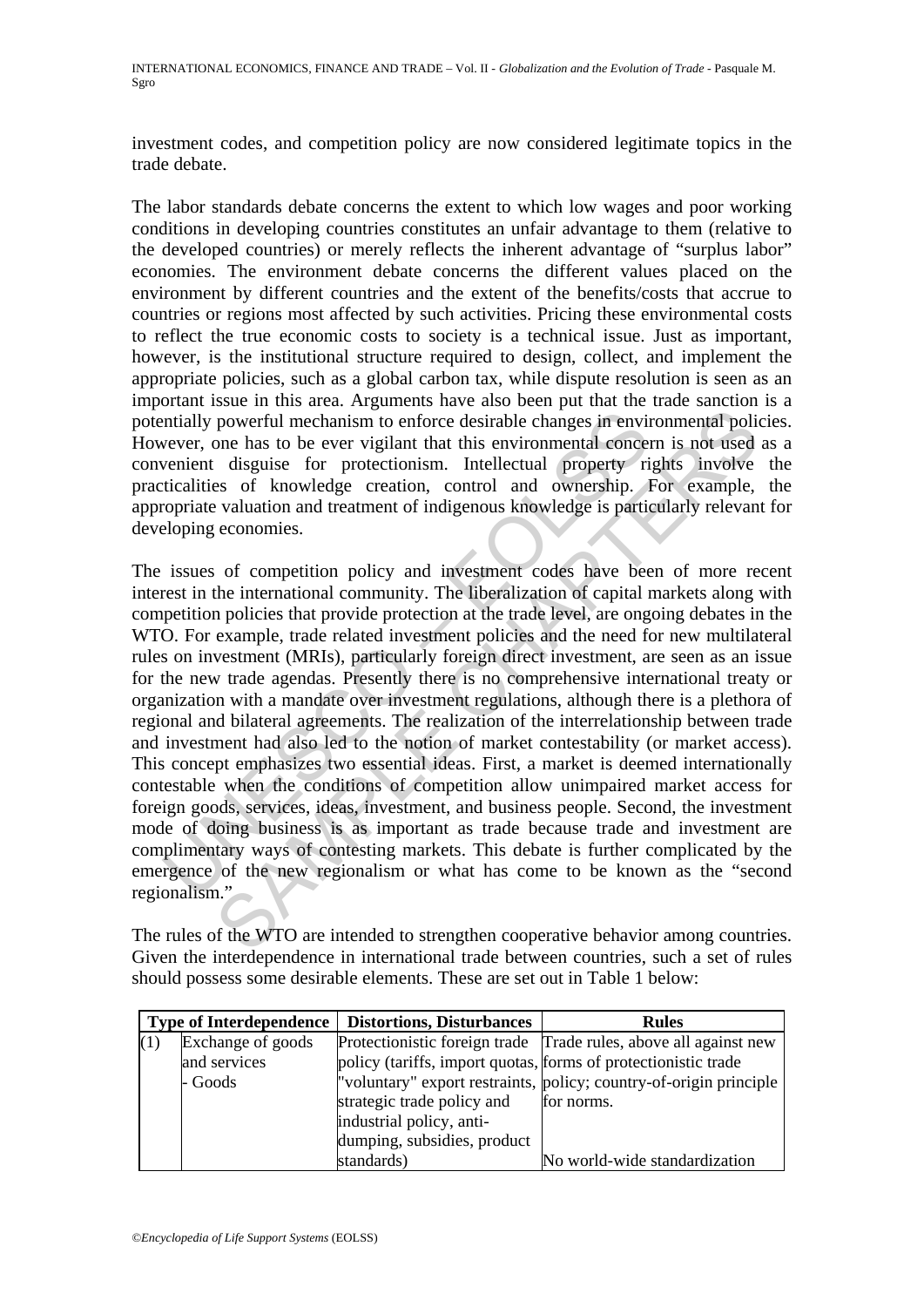|     |                         | Calls for uniform social                            | possible.                                                           |  |  |
|-----|-------------------------|-----------------------------------------------------|---------------------------------------------------------------------|--|--|
|     |                         | norms                                               | Competition rules. Free access to                                   |  |  |
|     |                         | Market power of firms                               | markets                                                             |  |  |
|     |                         |                                                     | Competition authorities?                                            |  |  |
|     | Services                | Discrimination against                              | National treatment                                                  |  |  |
|     |                         | foreign suppliers                                   |                                                                     |  |  |
| (2) | <b>Factor</b> migration | Not respecting property                             | Property rights which protect new                                   |  |  |
|     | Technology              | rights internationally reduces                      | knowledge but permit gradual                                        |  |  |
|     |                         | the incentive for                                   | dissemination.                                                      |  |  |
|     |                         | technological progress                              |                                                                     |  |  |
|     | Capital                 | Risk of expropriation of                            | Governments compete using their                                     |  |  |
|     |                         | foreign investments; tax                            | infrastructure, tax system and                                      |  |  |
|     |                         | competition for mobile                              | regulations for mobile capita.                                      |  |  |
|     |                         | capital                                             | Consequently, national self-                                        |  |  |
|     |                         |                                                     | interest impels countries to make                                   |  |  |
|     |                         |                                                     | themselves more attractive to                                       |  |  |
|     |                         |                                                     | outside capita. Aside from this, no                                 |  |  |
|     |                         |                                                     | international rules are necessary.                                  |  |  |
|     | - Labor                 | Abrupt mass migrations                              | Free trade and free movements of                                    |  |  |
|     |                         |                                                     | capital as a substitute for labor                                   |  |  |
|     |                         |                                                     | migration. A right to emigrate                                      |  |  |
|     |                         |                                                     | (right to exit). Openness in                                        |  |  |
|     |                         |                                                     | immigration policy. Not                                             |  |  |
|     |                         |                                                     | achievable: a universal right of                                    |  |  |
|     |                         |                                                     | immigration.                                                        |  |  |
| (3) |                         | Financial transactions Volatility of exchange rates | Each country must keep the value                                    |  |  |
|     |                         |                                                     | of its money stable. Discretionary<br>macroeconomic coordination is |  |  |
|     |                         |                                                     |                                                                     |  |  |
|     |                         |                                                     | not possible unless each country                                    |  |  |
|     |                         |                                                     | submits itself to rules giving up                                   |  |  |
|     |                         |                                                     | sovereignty similar to the gold<br>standard.                        |  |  |
| (4) | Diffusion of            | Misuse of national                                  | International rules only for                                        |  |  |
|     | Pollutants              | environmental policy for                            | transfrontier and global                                            |  |  |
|     |                         |                                                     | strategic trade purposes; free environmental problems. National     |  |  |
|     |                         | rider behavior of individual                        | environmental problems are                                          |  |  |
|     |                         | countries in regard to global                       | subject to national environmental                                   |  |  |
|     |                         | environmental problems.                             | policy. Separation between                                          |  |  |
|     |                         |                                                     | environmental policy and trade                                      |  |  |
|     |                         |                                                     | policy.                                                             |  |  |
|     |                         | Source: Siebert (1998) p333                         |                                                                     |  |  |
|     |                         |                                                     |                                                                     |  |  |

Source: Siebert (1998) p333 Table 1. Elements of an Institutional Order for the World Economy

TO ACCESS ALL THE **15 PAGES** OF THIS CHAPTER,

Visit: [http://www.eolss.net/Eolss-sampleAllChapter.aspx](https://www.eolss.net/ebooklib/sc_cart.aspx?File=E1-23-05-02)

- - -